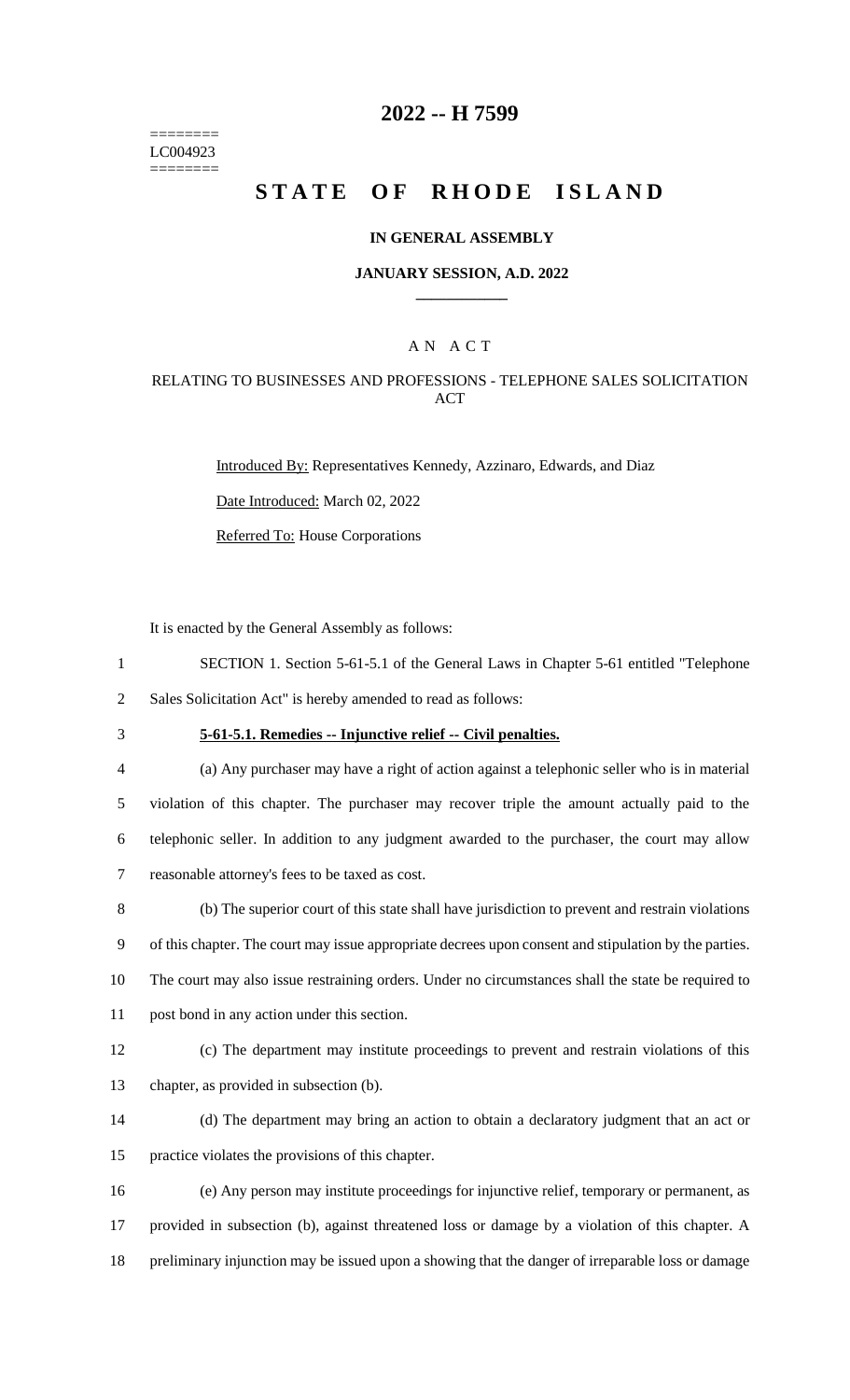is immediate and, within the court's discretion, the execution of a property bond against damages for an injunction improvidently granted. If the court issues a permanent injunction, the plaintiff shall be awarded reasonable attorney's fees, filing fees, and reasonable costs of the suit. Reasonable costs of the suit may include, but not be limited to, the expenses of discovery and document production.

 (f) In any action brought under this section, the court may make appropriate orders, including appointment of a master or receiver or sequestration of assets, to reimburse purchasers found to have been damaged; to carry out a transaction in accordance with the purchaser's reasonable expectations; or to grant other appropriate relief. The court may assess expenses of a master or receiver against a telephonic seller.

 (g) In addition to injunctive relief authorized pursuant to subsection (b), any person, firm, corporation, or other entity who violates this chapter may be liable for a civil penalty in a suit by the department of not more than ten thousand dollars (\$10,000) for each violation. The department or the court may waive any civil penalty or other fines or costs if the person has previously made full restitution or reimbursement or has paid actual damages to the purchasers who have been injured by the unlawful act or practice.

(h) The department is hereby authorized to institute proceedings on behalf of any aggrieved

18 party to enforce any order of restitution or penalty pursuant to this chapter.

SECTION 2. This act shall take effect upon passage.

======== LC004923 ========